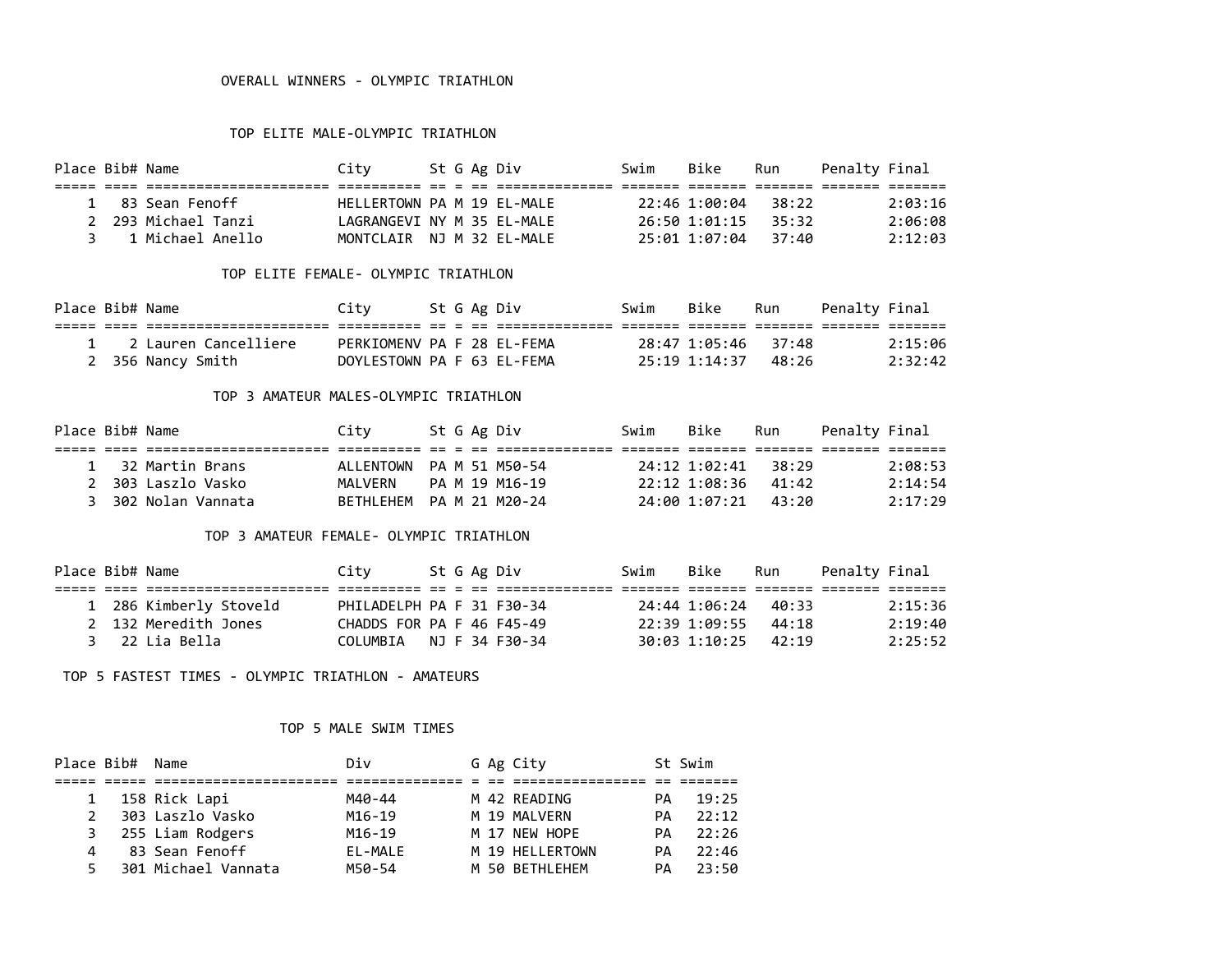|    | Place Bib# Name |                      | Div        |  | G Ag City         |     | St Swim |
|----|-----------------|----------------------|------------|--|-------------------|-----|---------|
|    |                 |                      |            |  |                   |     |         |
|    |                 | 132 Meredith Jones   | F45-49     |  | F 46 CHADDS FORD  | PA. | 22:39   |
|    |                 | 286 Kimberly Stoveld | F30-34     |  | F 31 PHILADELPHIA | PА. | 24:44   |
|    |                 | 356 Nancy Smith      | EL-FEMA    |  | F 63 DOYLESTOWN   | PA. | 25:19   |
| 4  |                 | 357 Allison Schafer  | $F25 - 29$ |  | F 27 EASTON       | PА. | 25:19   |
| 5. |                 | 163 Meghan Lewis     | $F30-34$   |  | F 31 EASTON       | PA  | 26:28   |

## TOP 5 MALE BIKE TIMES

|               | Place Bib# Name |                   | Div         |  | G Ag City          | St Bike    |
|---------------|-----------------|-------------------|-------------|--|--------------------|------------|
|               |                 |                   |             |  |                    |            |
|               |                 | 83 Sean Fenoff    | FI-MAIF     |  | M 19 HELLERTOWN    | PA 1:00:04 |
| $\mathcal{P}$ |                 | 293 Michael Tanzi | $FI - MAIF$ |  | M 35 LAGRANGEVILLE | NY 1:01:15 |
| З.            |                 | 41 Albert Cardona | M40-44      |  | M 40 MORRISTOWN    | NJ 1:02:37 |
| 4             |                 | 32 Martin Brans   | M50-54      |  | M 51 ALLENTOWN     | PA 1:02:41 |
| 5.            |                 | 3 Jeff Richmond   | $FI - MAIF$ |  | M 48 AMBLER        | PA 1:03:37 |

#### TOP 5 FEMALE BIKE TIMES

|    | Place Bib# Name |                      | Div     |  | G Ag City           | St Bike    |
|----|-----------------|----------------------|---------|--|---------------------|------------|
|    |                 |                      |         |  |                     |            |
|    | $\mathbf{1}$    | 2 Lauren Cancelliere | EL-FEMA |  | F 28 PERKIOMENVILLE | PA 1:05:46 |
| 2  |                 | 286 Kimberly Stoveld | F30-34  |  | F 31 PHILADELPHIA   | PA 1:06:24 |
|    |                 | 3 169 Jenny Lofaro   | F30-34  |  | F 32 ARDMORE        | PA 1:09:16 |
| 4  |                 | 132 Meredith Jones   | F45-49  |  | F 46 CHADDS FORD    | PA 1:09:55 |
| 5. |                 | 22 Lia Bella         | F30-34  |  | F 34 COLUMBIA       | NJ 1:10:25 |

## TOP 5 MALE RUN TIMES

| Place Bib# | Name              | Div         |  | G Ag City          |     | St Run |
|------------|-------------------|-------------|--|--------------------|-----|--------|
|            |                   |             |  |                    |     |        |
|            | 293 Michael Tanzi | EL-MALE     |  | M 35 LAGRANGEVILLE | NY. | 35:32  |
|            | 296 Zach Trama    | M25-29      |  | M 25 CONSHOHOCKEN  | PА. | 36:24  |
|            | 1 Michael Anello  | $FI - MAIF$ |  | M 32 MONTCLAIR     | NJ. | 37:40  |
| 4          | 83 Sean Fenoff    | EL-MALE     |  | M 19 HELLERTOWN    | PА  | 38:22  |
|            | 32 Martin Brans   | M50-54      |  | M 51 ALLENTOWN     | PА. | 38:29  |

# TOP 5 FEMALE RUN TIMES

|   | Place Bib# Name |                      | Div      |  | G Ag City           |     | St Run |
|---|-----------------|----------------------|----------|--|---------------------|-----|--------|
|   |                 |                      |          |  |                     |     |        |
|   |                 | 2 Lauren Cancelliere | EL-FEMA  |  | F 28 PERKIOMENVILLE | PA  | 37:48  |
| 2 |                 | 286 Kimberly Stoveld | $F30-34$ |  | F 31 PHILADELPHIA   | PА  | 40:33  |
|   |                 | 22 Lia Bella         | F30-34   |  | F 34 COLUMBIA       | NJ. | 42:19  |
|   |                 | 132 Meredith Jones   | F45-49   |  | F 46 CHADDS FORD    | PА  | 44:18  |
|   |                 | 94 Lauren Forster    | $F40-44$ |  | F 43 MORRIS PLAINS  | N J | 45:31  |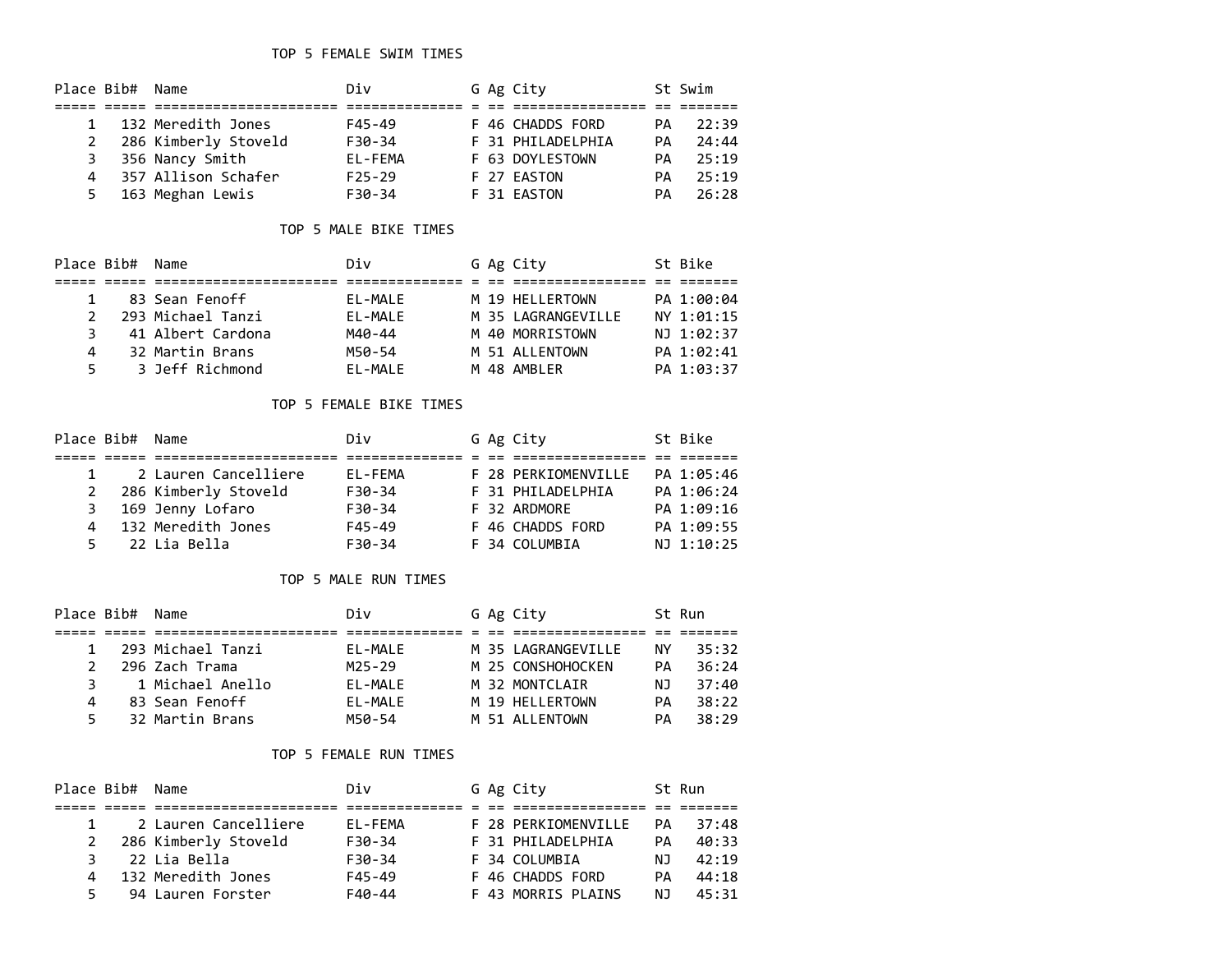#### OLYMPIC AGE GROUP RESULTS

MALE AGE GROUP: 1 - 15 (3 WINNERS)

Place Bib# Eve Name The Stage City St Swim Bike Run Penalty Final ===== ===== === ====================== = == ========= == ======= ======= ======= ======= ======= 1 17 I Elijah Barker M 12 PERKASIE PA 29:14 1:19:25 49:52 2:40:52 2 205 I Gabe Miksa M 15 DOYLESTOW PA 24:37 1:35:41 54:50 2:59:30

FEMALE AGE GROUP: 1 - 15 (3 WINNERS)

Place Bib# Eve Name The Society St Swim Bike Run Penalty Final ===== ===== === ====================== = == ========= == ======= ======= ======= ======= =======

MALE AGE GROUP: 16 - 19 (3 WINNERS)

| Place Bib# Eve Name |  |                      |  | G Ag City                            | St Swim Bike Run Penalty-Final |  |         |
|---------------------|--|----------------------|--|--------------------------------------|--------------------------------|--|---------|
|                     |  |                      |  |                                      |                                |  |         |
|                     |  | 1 255 I Liam Rodgers |  | M 17 NEW HOPE PA 22:26 1:20:14 53:03 |                                |  | 2:39:34 |
|                     |  | 2 122 I Mason Holmes |  | M 18 CHALFONT PA 41:32 1:27:41 43:13 |                                |  | 2:57:20 |

FEMALE AGE GROUP: 16 - 19 (3 WINNERS)

Place Bib# Eve Name G Ag City St Swim Bike Run Penalty Final ===== ===== === ====================== = == ========= == ======= ======= ======= ======= =======

MALE AGE GROUP: 20 - 24 (3 WINNERS)

Place Bib# Eve Name The Stag City St Swim Bike Run Penalty Final ===== ===== === ====================== = == ========= == ======= ======= ======= ======= ======= 1 38 I Alex Burlew M 23 PITTSBURG PA 29:14 1:10:10 49:08 2:31:27 2 358 I Nicholas Giltrow M 24 UPPER BLA PA 32:12 1:13:20 43:20 2:32:08 3 39 I Evan Burlew M 23 BETHLEHEM PA 29:04 1:12:42 48:37 2:34:53 4 95 I Magnus Foster M 21 NEW HOPE PA 33:45 1:17:38 43:13 2:40:00 5 44 I Jake Casmay M 22 PHOENIXVI PA 36:00 1:37:36 57:30 3:18:47

FEMALE AGE GROUP: 20 - 24 (3 WINNERS)

| Place Bib#    | Eve         | Name                                                  | Αg         |                         |              | ີ† Swim | Bike | Run                 | Penal<br>ΤV |                    |
|---------------|-------------|-------------------------------------------------------|------------|-------------------------|--------------|---------|------|---------------------|-------------|--------------------|
| ___<br>------ | ____<br>--- | ________________________<br>----------------------- - | ___<br>___ | _________<br>__________ | $ -$<br>$ -$ |         |      | _______<br>________ | _______     | _______<br>------- |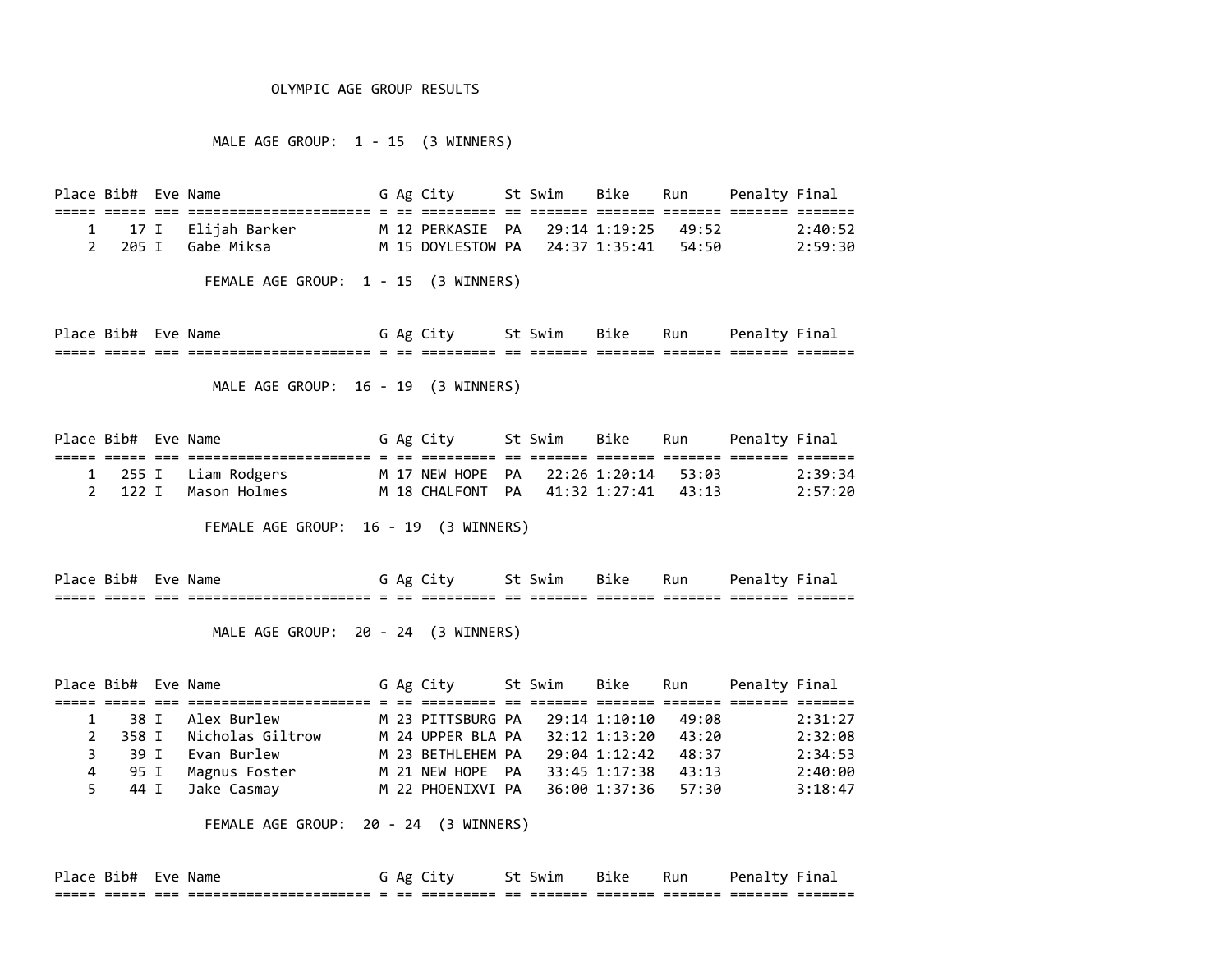|  | 1 314 I Madeleine Wescott  |            | F 24 JENKINTOW PA 29:39 1:20:18 52:38   | 2:46:11 |
|--|----------------------------|------------|-----------------------------------------|---------|
|  | 2 292 I Ashlinn Sweeney    |            | F 20 BETHLEHEM PA 44:49 1:31:30 1:00:51 | 3:22:48 |
|  | 3     37 I    Kristen Buck | F 20 PAOIT | PA 41:34 1:53:48 1:01:08                | 3:41:57 |

MALE AGE GROUP: 25 - 29 (3 WINNERS)

| Place Bib# Eve Name |         |               |  | G Ag City         |     | St Swim | Bike          | Run   | Penalty Final |         |
|---------------------|---------|---------------|--|-------------------|-----|---------|---------------|-------|---------------|---------|
|                     |         |               |  |                   |     |         |               |       |               |         |
|                     | 68 I    | Kevin Dimarco |  | M 29 CLIFTON      | NJ. |         | 28:18 1:12:57 | 41:14 |               | 2:25:42 |
|                     | 296 I   | Zach Trama    |  | M 25 CONSHOHOC PA |     |         | 32:51 1:18:24 | 36:24 |               | 2:31:23 |
|                     | 3 263 I | Chip Scheick  |  | M 25 READING      | PA  |         | 33:15 1:11:47 | 45:06 |               | 2:33:02 |
| 4                   | 165 I   | Michael Lewis |  | M 27 JACKSON      | ΝJ  |         | 33:12 1:17:33 | 42:00 |               | 2:35:47 |
|                     | 5 126 I | Justin Hughes |  | M 28 BALDWIN      | MD. |         | 34:58 1:11:32 | 52:37 |               | 2:42:45 |

FEMALE AGE GROUP: 25 - 29 (3 WINNERS)

|              | Place Bib# Eve Name |                         |  | G Ag City                               |    | St Swim | Bike                  | Run | Penalty Final |         |
|--------------|---------------------|-------------------------|--|-----------------------------------------|----|---------|-----------------------|-----|---------------|---------|
|              |                     |                         |  |                                         |    |         |                       |     |               |         |
|              |                     | 1 357 I Allison Schafer |  | F 27 EASTON                             | PA |         | 25:19 1:19:41 46:52   |     |               | 2:35:08 |
| $\mathbf{2}$ | 300 T               | Esther Urffer           |  | F 26 COOPERSBU PA 38:39 1:25:11 1:00:39 |    |         |                       |     |               | 3:09:33 |
|              | 3 201 T             | Allison Melnick         |  | F 29 WAYNF                              | PA |         | 35:46 1:32:05 56:26   |     |               | 3:10:01 |
|              | 4 115 I             | Barbara Hess            |  | F 28 DOYLESTOW PA                       |    |         | 31:58 1:44:48 1:27:01 |     |               | 3:49:55 |
|              | 5 162 T             | Alexandra Lewis         |  | F 28 NORRISTOW PA                       |    |         | 41:48 2:06:58 1:27:27 |     |               | 4:26:31 |

MALE AGE GROUP: 30 - 34 (3 WINNERS)

| Place Bib# Eve Name |         |                           |  | G Ag City                            | St Swim | Bike                | Run   | Penalty Final |         |
|---------------------|---------|---------------------------|--|--------------------------------------|---------|---------------------|-------|---------------|---------|
|                     |         |                           |  |                                      |         |                     |       |               |         |
|                     | 1 282 I | Jacob Stein               |  | M 33 READING PA                      |         | 29:05 1:06:50       | 40:15 |               | 2:18:54 |
|                     | 2 134 I | Alex Kadesch              |  | M 31 NEW YORK NY 32:01 1:06:59 42:59 |         |                     |       |               | 2:24:25 |
|                     |         | 3 26 I Matthew Bermingham |  | M 31 PHILADELP PA                    |         | 31:10 1:11:49 41:30 |       |               | 2:28:51 |
|                     |         | 4 264 I Seth Schiffman    |  | M 34 SCOTCH PL NJ                    |         | 29:41 1:13:13       | 43:59 |               | 2:30:24 |
|                     |         | 5 46 I Steve Chassen      |  | M 33 SOMERSET NJ                     |         | 28:17 1:17:33       | 46:38 |               | 2:36:54 |

FEMALE AGE GROUP: 30 - 34 (3 WINNERS)

| Place Bib# Eve Name |                 |                 |  | G Ag City         |           | St Swim | Bike          | Run   | Penalty Final |         |
|---------------------|-----------------|-----------------|--|-------------------|-----------|---------|---------------|-------|---------------|---------|
|                     |                 |                 |  |                   |           |         |               |       |               |         |
| $\mathbf{1}$        | 169 I           | Jenny Lofaro    |  | F 32 ARDMORE      | PA        |         | 28:40 1:09:16 | 46:14 |               | 2:27:27 |
|                     | $2 \t 163 \t 1$ | Meghan Lewis    |  | F 31 EASTON       | <b>PA</b> |         | 26:28 1:20:14 | 47:29 |               | 2:37:52 |
| 3 I                 | 164 I           | Jessica Lewis   |  | F 33 PITTSBURG PA |           |         | 26:42 1:20:12 | 47:36 |               | 2:37:56 |
|                     | 4 248 I         | Madalena Resca  |  | F 30 BROOKLYN NY  |           |         | 33:28 1:19:16 | 46:46 |               | 2:42:13 |
| 5.                  | 120 T           | Michele Hoffman |  | F 33 WARRINGTO PA |           |         | 34:40 1:24:44 | 54:42 |               | 2:59:30 |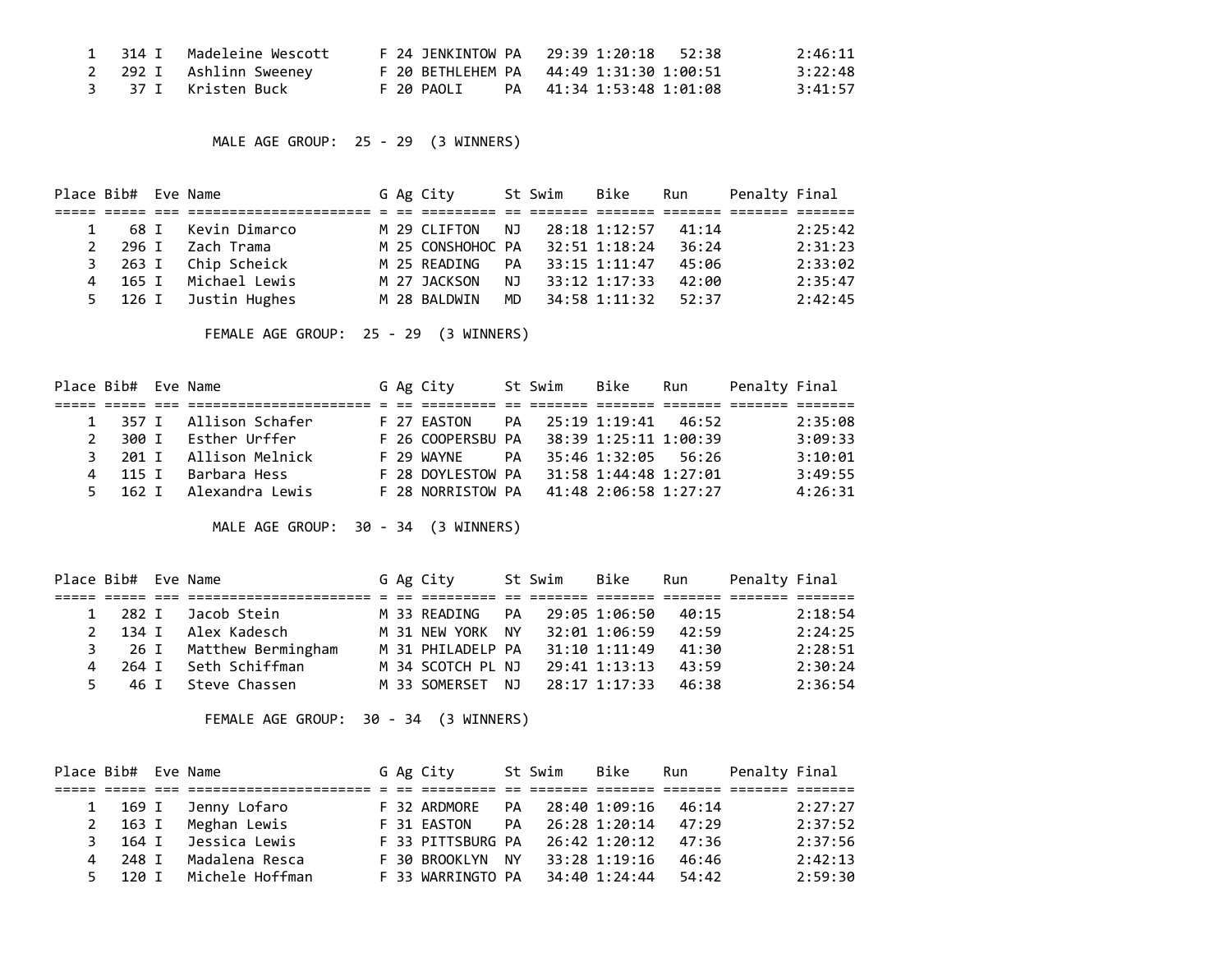| Place Bib# Eve Name |         |                       |  | G Ag City                       |           | St Swim | Bike          | Run   | Penalty Final |         |
|---------------------|---------|-----------------------|--|---------------------------------|-----------|---------|---------------|-------|---------------|---------|
|                     |         |                       |  |                                 |           |         |               |       |               |         |
|                     |         | 1 161 I Ian Leahy     |  | M 37 NEWTOWN                    | PA        |         | 26:01 1:11:28 | 42:59 |               | 2:25:22 |
|                     | 2 8 I   | Tony Alessi           |  | M 39 CHESTER S PA 31:30 1:09:33 |           |         |               | 43:44 |               | 2:28:15 |
|                     | 3 67 I  | Geoff Dewire          |  | M 39 READING                    | <b>PA</b> |         | 31:48 1:11:48 | 44:58 |               | 2:31:48 |
| 4                   |         | 189 I   Michael Mayer |  | M 39 MORRISTOW NJ               |           |         | 29:17 1:16:44 | 49:08 |               | 2:40:04 |
|                     | 5 209 I | Steve Miller          |  | M 35 ARLINGTON VA               |           |         | 29:17 1:15:53 | 50:14 |               | 2:40:20 |

## FEMALE AGE GROUP: 35 - 39 (3 WINNERS)

| Place Bib# Eve Name |         |                       |  | G Ag City         | St Swim | Bike          | Run   | Penalty Final |         |
|---------------------|---------|-----------------------|--|-------------------|---------|---------------|-------|---------------|---------|
|                     |         |                       |  |                   |         |               |       |               |         |
|                     | 36 I    | Jacqueline Brysacz    |  | F 35 LANCASTER PA |         | 33:21 1:21:47 | 53:04 |               | 2:52:27 |
| $2^{\circ}$         | 310 I   | Logan Washburn        |  | F 38 ROYERSFOR PA |         | 32:43 1:23:52 | 56:38 |               | 2:57:21 |
|                     | 3 214 I | Laura Moreno          |  | F 39 DOYLESTOW PA |         | 34:42 1:32:07 | 48:31 |               | 3:02:23 |
| 4                   | 84 T    | Kristen Fenstermacher |  | F 37 ALLENTOWN PA |         | 35:43 1:25:35 | 58:50 |               | 3:04:52 |
|                     | 5 316 I | Gina Whittle          |  | F 38 WEST CHES PA |         | 35:04 1:30:57 | 54:21 |               | 3:04:55 |

MALE AGE GROUP: 40 - 44 (3 WINNERS)

| Place Bib# Eve Name |                        |  | G Ag City         | St Swim | Bike          | Run   | Penalty Final |         |
|---------------------|------------------------|--|-------------------|---------|---------------|-------|---------------|---------|
|                     |                        |  |                   |         |               |       |               |         |
|                     | 41 I Albert Cardona    |  | M 40 MORRISTOW NJ |         | 28:51 1:02:37 | 43:24 |               | 2:17:38 |
|                     | 2 326 I Andrey Yunusov |  | M 42 DOYLESTOW PA |         | 27:56 1:04:45 | 43:50 |               | 2:19:03 |
| 3 64 I              | Spencer Davis          |  | M 40 ZIONSVILL PA |         | 26:49 1:06:01 | 44:19 |               | 2:19:58 |
| 4                   | 42 I Kevin Casey       |  | M 40 PHOENIXVI PA |         | 30:44 1:12:12 | 40:29 |               | 2:26:20 |
| 5 289 I             | Eric Suro              |  | M 40 ALLENTOWN PA |         | 24:23 1:13:21 | 45:47 |               | 2:26:57 |

FEMALE AGE GROUP: 40 - 44 (3 WINNERS)

| Place Bib# Eve Name |         |                                     |  | G Ag City         | St Swim | Bike          | Run   | Penalty Final |         |
|---------------------|---------|-------------------------------------|--|-------------------|---------|---------------|-------|---------------|---------|
|                     |         | -------------------- - -- --------- |  |                   |         |               |       |               |         |
|                     | 1 267 I | Janelle Seip                        |  | F 42 JONESTOWN PA |         | 29:41 1:15:14 | 46:03 |               | 2:33:58 |
|                     | 94 T    | Lauren Forster                      |  | F 43 MORRIS PL NJ |         | 31:31 1:14:05 | 45:31 |               | 2:34:54 |
|                     | 3 91 T  | Jennifer Flodin                     |  | F 41 ALLENTOWN PA |         | 37:20 1:21:32 | 54:59 |               | 2:58:05 |
|                     |         | 4 102 I Katie Gilhool               |  | F 41 ALLENTOWN PA |         | 32:25 1:32:20 | 52:17 |               | 3:00:19 |
|                     |         | 5 269 I Carla Setzler               |  | F 42 VALLEY FO PA |         | 36:53 1:22:33 | 57:51 |               | 3:02:41 |

MALE AGE GROUP: 45 - 49 (3 WINNERS)

Place Bib# Eve Name The St Ag City St Swim Bike Run Penalty Final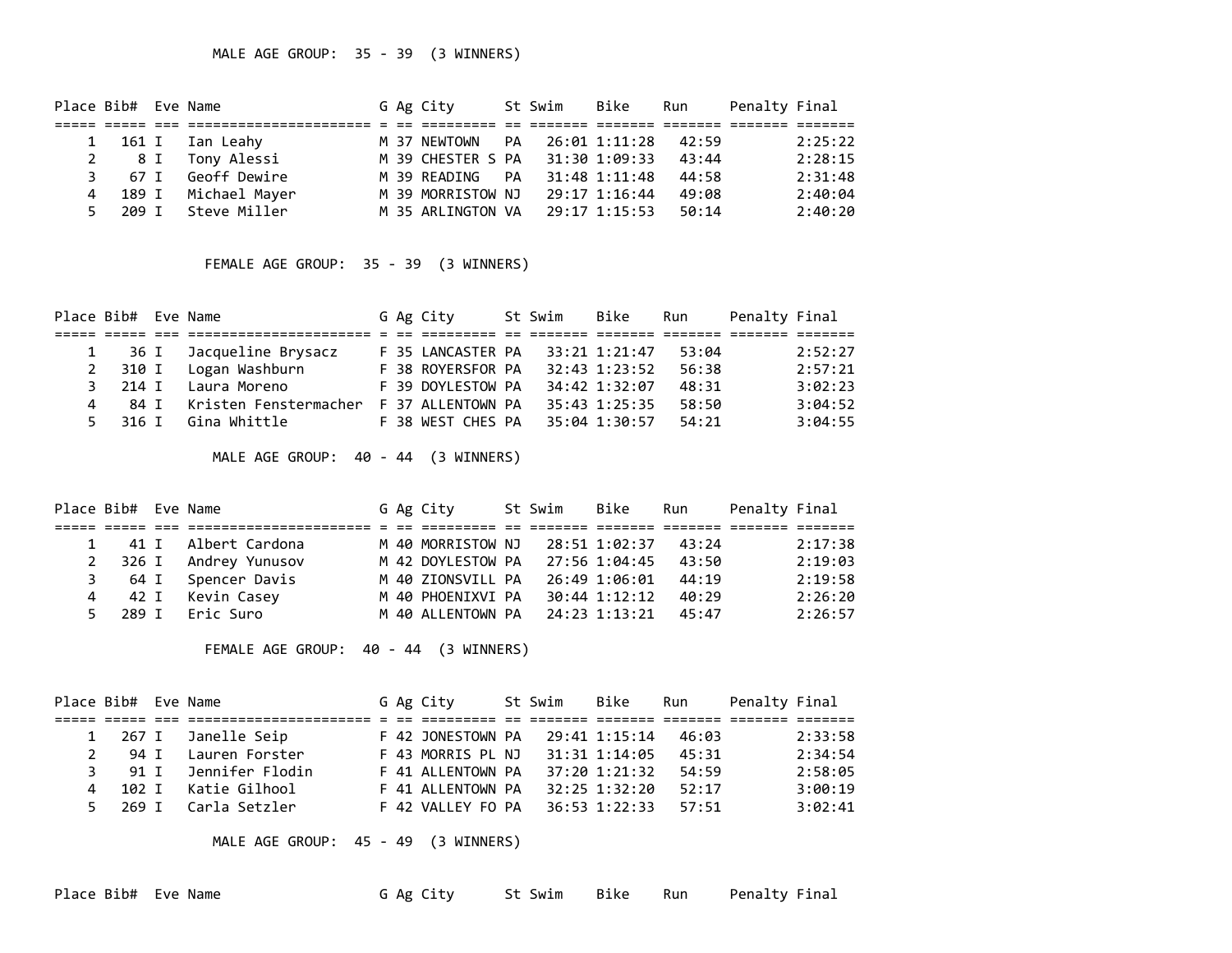|    |         |      | 1 117 I Mark Himelfarb |  | M 45 ITTTTZ       | PA |                     | 25:59 1:09:11 | 40:45 | 2:19:04 |
|----|---------|------|------------------------|--|-------------------|----|---------------------|---------------|-------|---------|
|    | 2 179 T |      | Graeme MacLennan       |  | M 45 MORRIS PL NJ |    |                     | 35:08 1:06:12 | 40:48 | 2:24:52 |
|    |         |      | 3 14 I Sam Baldwin     |  | M 48 FIORHAM P NJ |    |                     | 32:43 1:07:33 | 44:08 | 2:26:56 |
| 4  |         | 29 T | Steve Bookwalter       |  | M 49 RFADING      | PA |                     | 31:52 1:07:12 | 45:49 | 2:28:01 |
| 5. |         | 9 T  | Joel Allen             |  | M 47 GTIBFRTSV PA |    | 28:28 1:11:37 45:47 |               |       | 2:28:54 |

FEMALE AGE GROUP: 45 - 49 (3 WINNERS)

| Place Bib# Eve Name |         |                        |  | G Ag City         | St Swim | Bike                  | Run   | Penalty Final |         |
|---------------------|---------|------------------------|--|-------------------|---------|-----------------------|-------|---------------|---------|
|                     |         |                        |  |                   |         |                       |       |               |         |
|                     | 1 123 I | Megan Horeis           |  | F 46 PECKVILLE PA |         | 28:53 1:20:09         | 48:42 |               | 2:42:41 |
| 2                   | 65 I    | Maria Delucia          |  | F 46 HILLSBORO NJ |         | 37:02 1:13:24         | 53:28 |               | 2:47:53 |
| 3.                  | 191 I   | Alison McCann          |  | F 45 LINCOLN U PA |         | 40:05 1:25:18         | 46:39 |               | 2:57:11 |
|                     | 4 257 I | Christine Rowe         |  | F 49 LANSDALE PA  |         | 39:20 1:24:18         | 56:21 |               | 3:04:24 |
|                     |         | 5 72 I Christine Eadeh |  | F 45 LANSDALE PA  |         | 29:17 1:27:01 1:11:42 |       |               | 3:13:42 |

MALE AGE GROUP: 50 - 54 (3 WINNERS)

| Place Bib# Eve Name |         |                    |  | G Ag City         | St Swim | Bike          | Run   | Penalty Final |         |
|---------------------|---------|--------------------|--|-------------------|---------|---------------|-------|---------------|---------|
|                     |         | ._______ _ _ __ __ |  |                   |         |               |       |               |         |
|                     | 1 301 I | Michael Vannata    |  | M 50 BETHLEHEM PA |         | 23:50 1:09:51 | 47:12 |               | 2:24:07 |
|                     | 2 178 I | Don MacK           |  | M 52 ROYERSFOR PA |         | 31:12 1:09:09 | 43:47 |               | 2:26:46 |
|                     | 3 211 I | Simon Moore        |  | M 54 ALLENTOWN PA |         | 24:45 1:11:30 | 55:11 |               | 2:34:14 |
|                     | 4 63 I  | David Dauphinais   |  | M 52 PHOENIXVI PA |         | 25:21 1:18:00 | 48:38 |               | 2:36:34 |
| 5.                  | 104 I   | Peter Githens      |  | M 53 READING PA   |         | 27:51 1:18:08 | 46:51 |               | 2:38:18 |

FEMALE AGE GROUP: 50 - 54 (3 WINNERS)

| Place Bib# Eve Name |        |                 |  | G Ag City         |    | St Swim | Bike                  | Run   | Penalty Final |         |
|---------------------|--------|-----------------|--|-------------------|----|---------|-----------------------|-------|---------------|---------|
|                     |        |                 |  |                   |    |         |                       |       |               |         |
|                     | 19 T   | Jill Basile     |  | F 53 HARLEYSVI PA |    |         | 38:56 1:19:09         | 53:56 |               | 2:54:45 |
|                     | 2 71 I | Stephanie Dubyk |  | F 52 FURLONG      | PA |         | 35:46 1:23:12         | 53:45 |               | 2:57:22 |
| 3                   | 327 I  | Sherri Zehner   |  | F 50 READING      | PA |         | 34:24 1:21:44         | 57:19 |               | 2:59:24 |
| 4                   | 291 I  | Sue Sweeney     |  | F 51 HAVERTOWN PA |    |         | 37:17 1:23:12         | 57:21 |               | 3:03:47 |
|                     | 5 25 I | Jane Bergan     |  | F 54 WEST CHES PA |    |         | 30:08 1:25:03 1:10:13 |       |               | 3:10:31 |

MALE AGE GROUP: 55 - 59 (3 WINNERS)

| Place Bib# Eve Name |  |                        |  | G Ag City         | St Swim - Bike |                     | Run   | Penalty Final |         |
|---------------------|--|------------------------|--|-------------------|----------------|---------------------|-------|---------------|---------|
|                     |  |                        |  |                   |                |                     |       |               |         |
|                     |  | 1 277 I Cameron Smith  |  | M 57 LAFAYETTE PA |                | 30:01 1:09:33 46:47 |       |               | 2:29:50 |
|                     |  | 2 43 I Tom Cashman     |  | M 55 ORLAND PA IL |                | 28:31 1:14:23       | 49:55 |               | 2:36:20 |
|                     |  | 3 151 I George Koefler |  | M 56 ABINGTON PA  |                | 32:24 1:08:47       | 52:02 |               | 2:37:53 |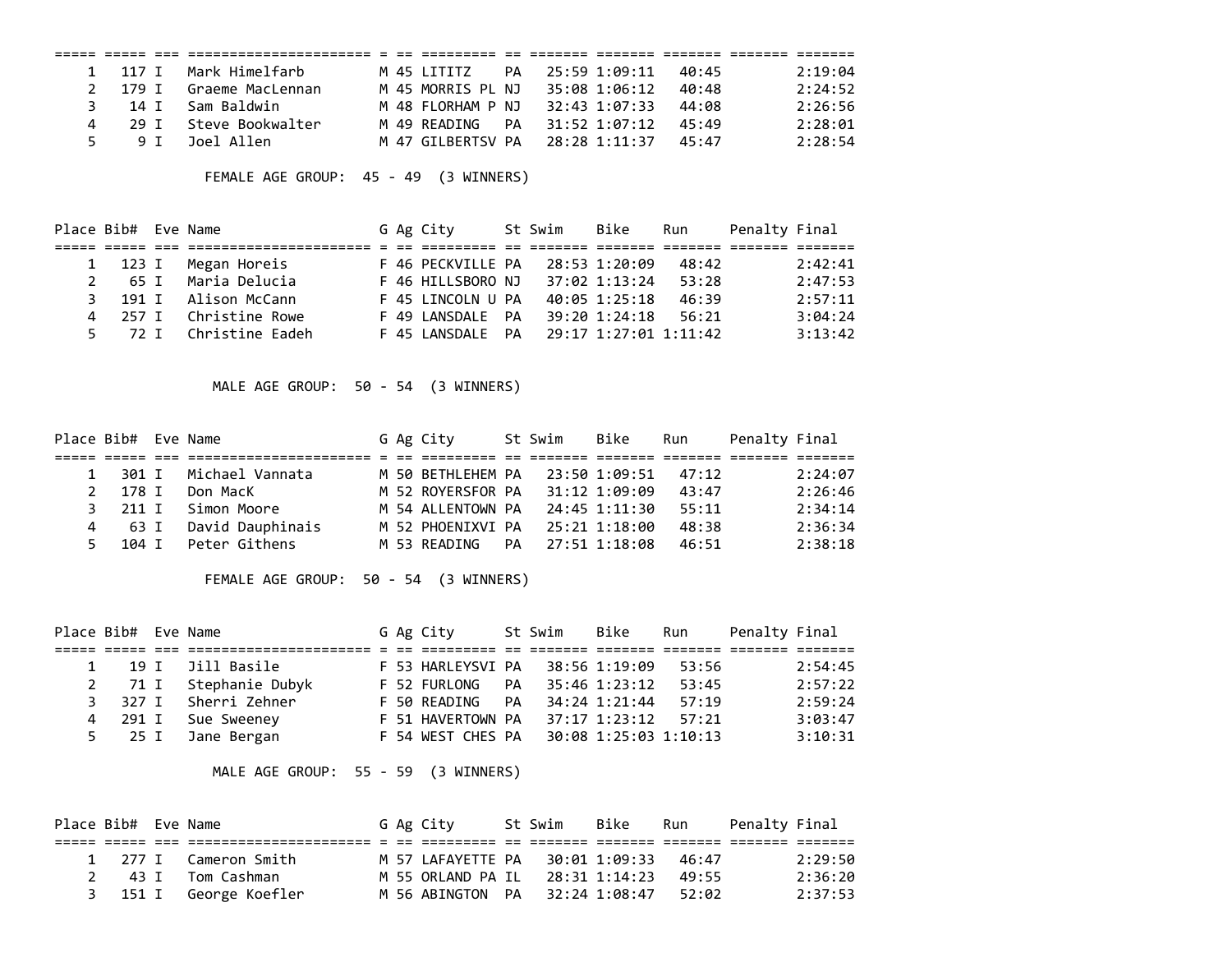|  |                    | M 57 MARLTON NJ 31:52 1:15:38 50:32   |  | 2:40:54 |
|--|--------------------|---------------------------------------|--|---------|
|  | 5 159 I Barry Lass | M 56 MORRISTOW NJ 33:45 1:17:12 47:32 |  | 2:41:43 |

FEMALE AGE GROUP: 55 - 59 (3 WINNERS)

| Place Bib# Eve Name |       |      |                         |  | G Ag City         |    | St Swim | Bike          | Run   | Penalty Final |         |
|---------------------|-------|------|-------------------------|--|-------------------|----|---------|---------------|-------|---------------|---------|
|                     |       |      | ======================= |  |                   |    |         |               |       |               |         |
|                     |       | 12 I | Virginia Angus          |  | F 56 BOYERTOWN PA |    |         | 32:49 1:15:23 | 49:00 |               | 2:40:22 |
|                     | 130 T |      | Elizabeth Jennison      |  | F 58 MORRISTOW NJ |    |         | 28:58 1:26:38 | 49:48 |               | 2:49:45 |
|                     |       | 27 I | Wendy Body              |  | F 56 EMMAUS       | PA |         | 35:50 1:29:16 | 46:36 |               | 2:57:21 |
| 4                   |       | 85 T | Anne Ferrera            |  | F 57 MACUNGIE PA  |    |         | 34:11 1:24:14 | 58:46 |               | 3:04:08 |
| 5.                  | 204 T |      | Sharon Michaelson       |  | F 55 FORT WASH PA |    |         | 44:40 1:21:57 | 56:12 |               | 3:09:53 |

MALE AGE GROUP: 60 - 64 (3 WINNERS)

| Place Bib# Eve Name |        |                   |  | G Ag City         |    | St Swim | Bike          | Run   | Penalty Final |         |
|---------------------|--------|-------------------|--|-------------------|----|---------|---------------|-------|---------------|---------|
|                     |        |                   |  |                   |    |         |               |       |               |         |
|                     | 1 73 I | Paul Eichelberger |  | M 60 WHITEHALL PA |    |         | 34:35 1:10:11 | 49:07 |               | 2:36:58 |
| $\mathcal{P}$       | 103 T  | Colin Giltrow     |  | M 62 UPPER BLA PA |    |         | 33:38 1:11:33 | 48:31 |               | 2:37:15 |
| 3.                  | 180 T  | Nick Maiale       |  | M 60 EMMAUS       | PА |         | 33:52 1:11:39 | 50:35 |               | 2:40:49 |
|                     | 92 T   | Edward Fones      |  | M 62 FOGELSVIL PA |    |         | 28:12 1:19:27 | 49:11 |               | 2:41:48 |
| 5.                  | 237 T  | Robert Powell     |  | M 64 FURLONG      | PA |         | 30:46 1:15:42 | 53:11 |               | 2:44:40 |

FEMALE AGE GROUP: 60 - 64 (3 WINNERS)

| Place Bib# Eve Name |         |                         |  | G Ag City                               | St Swim               | Bike          | Run   | Penalty Final |         |
|---------------------|---------|-------------------------|--|-----------------------------------------|-----------------------|---------------|-------|---------------|---------|
|                     |         | ---------- - -- -       |  |                                         |                       |               |       |               |         |
|                     |         | 1 116 I Patricia Hiller |  | F 60 HILLSBORO NJ                       | 27:07 1:18:15 1:00:19 |               |       |               | 2:49:18 |
|                     | 2 76 I  | Ellen Evans             |  | F 60 KING OF P PA                       |                       | 39:47 1:17:47 | 53:43 |               | 2:57:08 |
|                     |         | 3 239 I Karen Quinlan   |  | F 61 DOYLESTOW PA                       |                       | 46:05 1:26:32 | 52:52 |               | 3:10:11 |
|                     | 4 290 I | Tammy Suyematsu         |  | F 60 HATFIELD PA                        |                       | 44:01 1:30:04 | 54:46 |               | 3:12:45 |
|                     |         | 5 250 I Linda Richey    |  | F 64 WARMINSTE PA 37:04 1:29:11 1:05:25 |                       |               |       |               | 3:17:02 |

MALE AGE GROUP: 65 - 69 (3 WINNERS)

| Place Bib# Eve Name    |                          |  | G Ag City                     | St Swim - Bike |                       | Run   | Penalty Final |         |
|------------------------|--------------------------|--|-------------------------------|----------------|-----------------------|-------|---------------|---------|
|                        |                          |  |                               |                |                       |       |               |         |
|                        | 1 173 I W. Stuart Louden |  | M 65 ERWINNA PA 29:11 1:17:20 |                |                       | 46:47 |               | 2:37:18 |
| 194 I<br>$\mathcal{P}$ | Steve McCormick          |  | M 69 CHADDS FO PA             |                | 36:35 1:17:12 54:15   |       |               | 2:53:04 |
| 197 T<br>२             | Ed McFadden              |  | M 65 BRIDGEWAT NJ             |                | 33:33 1:18:56 1:00:13 |       |               | 2:59:44 |
| 4 131 I                | Barry Johnston           |  | M 65 SOUDERTON PA             |                | 47:29 1:34:10 1:15:04 |       |               | 3:44:07 |

MALE AGE GROUP: 75 - 99 (3 WINNERS)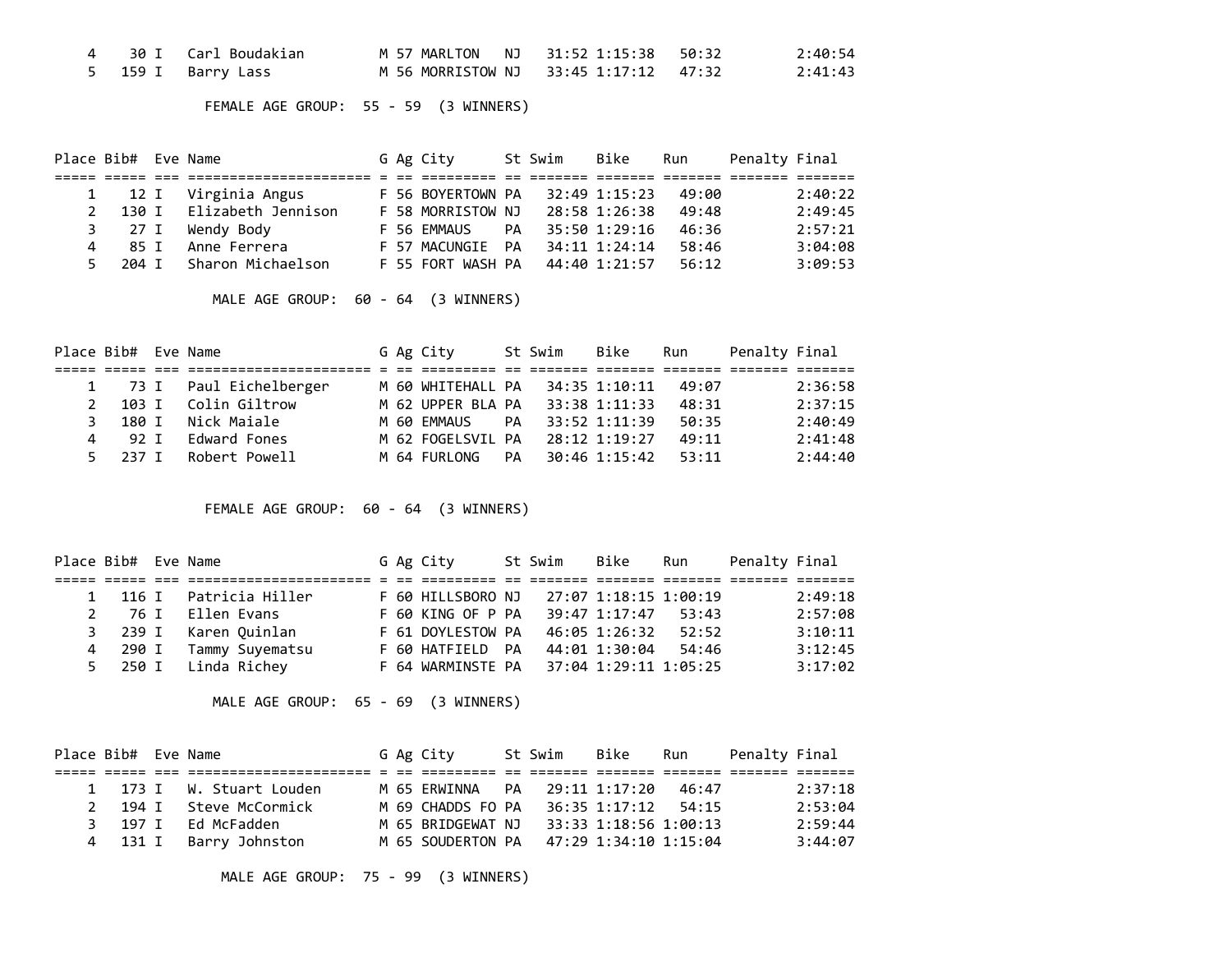| Place Bib# Eve Name |  |                         |  | G Ag City                              | St Swim - Bike | Run | Penalty Final |         |
|---------------------|--|-------------------------|--|----------------------------------------|----------------|-----|---------------|---------|
|                     |  |                         |  |                                        |                |     |               |         |
|                     |  | 1 230 I Laurence Norton |  | M 75 CARLISLE PA 32:48 1:28:43 1:01:20 |                |     |               | 3:09:05 |

SPECIAL CATAGORY WINNERS OLYMPIC TRI

RESULTS FOR " CLYDESDALE DIVISION-OLYMPIC "

| Place Bib# W Eve Name |              |                              |  | G Ag Statu City |                       | St Swim                  | Bike | Run | Penalty Final |         |
|-----------------------|--------------|------------------------------|--|-----------------|-----------------------|--------------------------|------|-----|---------------|---------|
|                       |              |                              |  |                 |                       |                          |      |     |               |         |
|                       |              | 1 156 I Kyle Ladden          |  |                 |                       |                          |      |     |               | 2:40:34 |
|                       |              | 2 89 I Ryan Fleming          |  |                 | M 43 CLYDE NARBERTH   | PA 33:50 1:18:25 54:44   |      |     |               | 2:53:20 |
| 3 288                 |              | I Josh Strub                 |  |                 | M 48 CLYDE ALLENTOWN  | PA 41:16 1:17:56 1:00:06 |      |     |               | 3:02:44 |
|                       |              | 4 167 I Alexander Litvinchuk |  |                 | M 43 CLYDE QUAKERTOWN | PA 34:21 1:19:19 1:02:49 |      |     |               | 3:05:13 |
| 5 171                 | $\mathbf{I}$ | Dustin Long                  |  |                 | M 36 CLYDE HERSHEY    | PA 26:51 1:24:09 1:10:35 |      |     |               | 3:05:44 |

RESULTS FOR " ATHENA DIVISION-OLYMPIC "

| Place Bib# W Eve Name |  |                                                    |  | G Ag Statu City |                                                     | St Swim                  | Bike | Run | Penalty Final |         |
|-----------------------|--|----------------------------------------------------|--|-----------------|-----------------------------------------------------|--------------------------|------|-----|---------------|---------|
|                       |  |                                                    |  |                 |                                                     |                          |      |     |               |         |
|                       |  | 1 200 I Amy McNutt                                 |  |                 | F 38 ATHEN WARRINGTON                               | PA 33:08 1:16:55 53:28   |      |     |               | 2:47:52 |
|                       |  | 2 234 I Amanda Piccirilli-Hall F 32 ATHEN LANSDALE |  |                 |                                                     | PA 32:40 1:31:34 1:15:09 |      |     |               | 3:23:41 |
|                       |  | 3 276 I Debbie Smalley                             |  |                 | F 46 ATHEN KEMPTON                                  | PA 41:42 1:38:50 1:20:04 |      |     |               | 3:49:24 |
|                       |  | 4 212 I Lori-Moran                                 |  |                 | F 50 ATHEN KING OF PRUSSIA PA 40:33 1:51:09 1:31:28 |                          |      |     |               | 4:10:30 |

## RESULTS FOR " PHY CHALLENGED MALE OLYMPIC "

| Place Bib# W Eve Name |  |                          |  | G Ag Statu City |                     | St Swim                  | Bike | Run | Penalty Final |         |
|-----------------------|--|--------------------------|--|-----------------|---------------------|--------------------------|------|-----|---------------|---------|
|                       |  |                          |  |                 |                     |                          |      |     |               |         |
|                       |  | 1 106 I Joshua Goldstein |  |                 | M 24 PCHAL VOORHEES | NJ 49:00 1:37:33 1:07:40 |      |     |               | 3:45:32 |
|                       |  | 2 107 I Dave Goldstein   |  |                 | M 51 pchal VOORHEES | NJ 49:01 1:37:34 1:07:40 |      |     |               | 3:45:32 |
|                       |  | 3 321 I Matthew Wright   |  |                 | M 21 PCHAL ABINGDON | MD 59:28 2:04:54 1:24:29 |      |     |               | 4:44:02 |

RESULTS FOR " PHY CHALLENGED FEMALE OLYMPIC "

| Place Bib# W Eve Name |  |                       |  | G Ag Statu City |                     | St Swim                | . Bike | Run | Penalty Final |         |
|-----------------------|--|-----------------------|--|-----------------|---------------------|------------------------|--------|-----|---------------|---------|
|                       |  |                       |  |                 |                     |                        |        |     |               |         |
|                       |  | 1 320 I Janice Wright |  |                 | F 52 PCHAL ABINGDON | MD 59:30 2:04:54 37:41 |        |     |               | 3:57:15 |

## RESULTS FOR " MILITARY/1ST RESPONDER MALE-OLYMPIC "

| Place Bib# W Eve Name |         |  |                       |  | G Ag Statu City |                    |    | St Swim | Bike                   | Run | Penalty Final |         |
|-----------------------|---------|--|-----------------------|--|-----------------|--------------------|----|---------|------------------------|-----|---------------|---------|
|                       |         |  |                       |  |                 |                    |    |         |                        |     |               |         |
|                       | 1 284 I |  | Matthew Stern         |  | M 38 MIL        | CENTER VALLEY      | PA |         | 26:41 1:06:25 44:20    |     |               | 2:20:12 |
|                       |         |  | 2 150 I Kenny Knittle |  | M 40 MIL        | ORWTGSBURG         |    |         | PA 33:09 1:14:54 47:04 |     |               | 2:38:40 |
|                       | 3 312 I |  | Mark Watkins          |  | M 52 MIL        | <b>COOPFRSBURG</b> |    |         | PA 32:32 1:17:47 52:29 |     |               | 2:47:47 |
|                       |         |  | 4 45 I Rich Cerminaro |  | M 38 MIL        | MEDIA              |    |         | PA 33:45 1:19:08 51:38 |     |               | 2:48:50 |